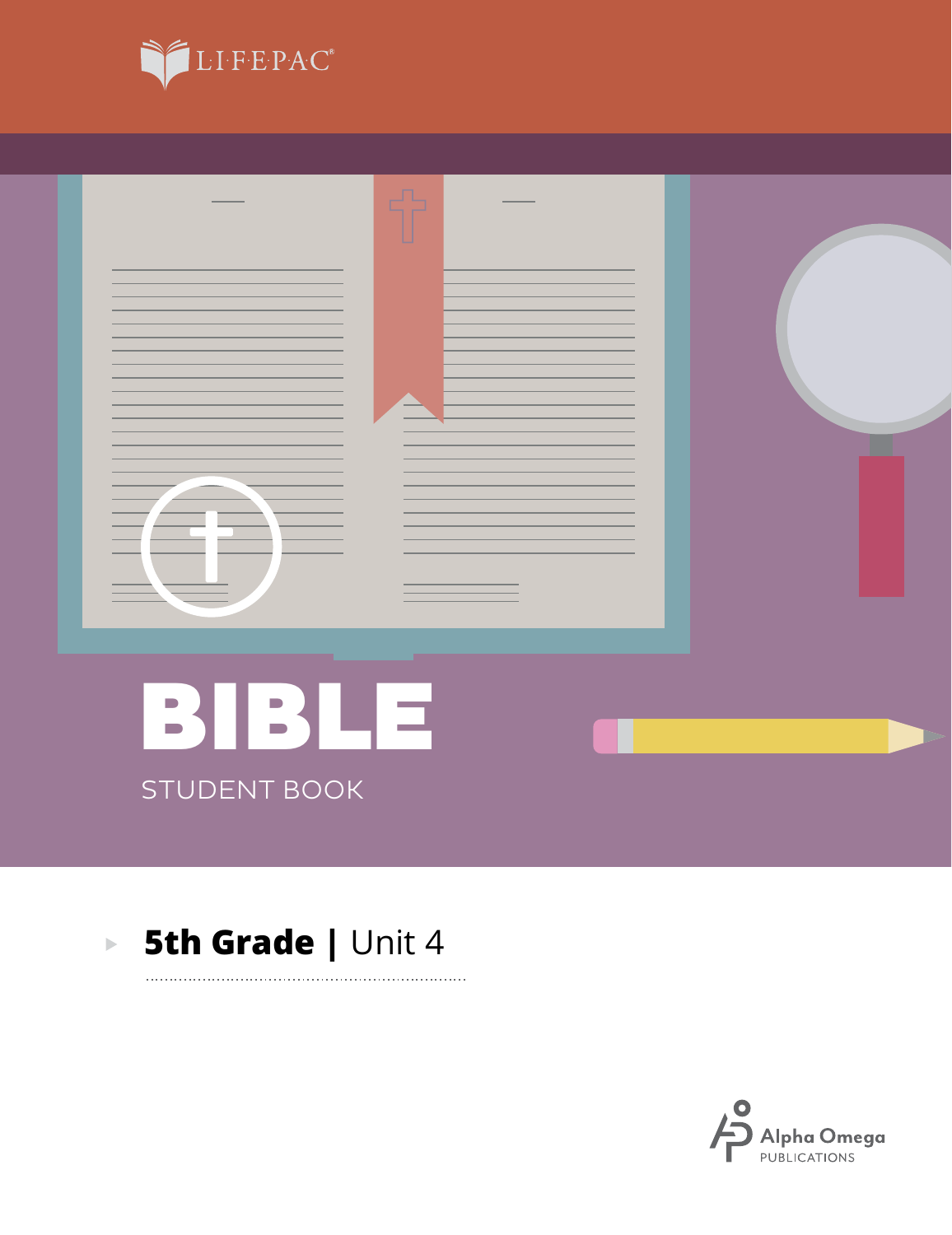# BIBLE 504 **BIBLE METHODS AND STRUCTURES**

Introduction **|3**

## **1. The Bible** ......................................................5

One Book **|7** Many Parts **|13** Self Test 1 **|18**

## **2. The Old Testament**.................................21

Books of History **|25** Books of Poetry **|35** Books of Prophecy **|38** Christ Foretold in the Old Testament **|39** New Testament Fulfillment **|40** Self Test 2 **|43**

## **3. The New Testament**...............................46

Writings About Jesus **|50** The Life of Jesus Christ **|54** Followers of Jesus Christ **|61** Self Test 3 **|74**

LIFEPAC Test **|Pull-out**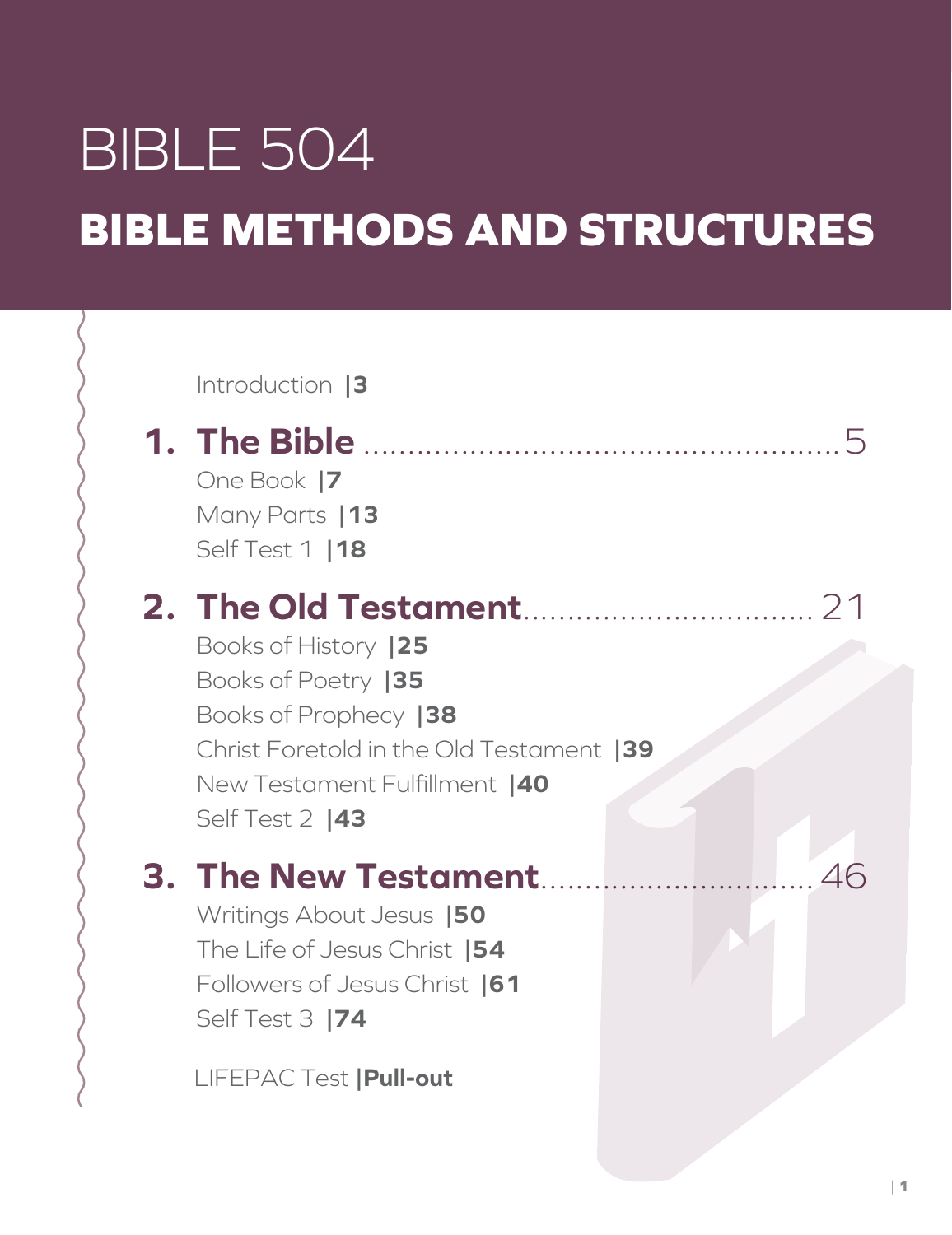**Author:** Barry G. Burrus, M.Div., M.A.

**Editor:** Steven Henderson, B.A.

**Illustrator:** Kyle Bennett, A.S.

#### **Media Credits:**

**Page 3:** © HEMARAT, iStock, Thinkstock; **5:** © manamedia, iStock, Thinkstock; **13:** © dorian2013, iStock, Thinkstock; **22:** © forplayday, iStock, Thinkstock; **25:** © Dorling Kindersley, Thinkstock; **39:** © Peter Dennis, Dorling Kindersley, Thinkstock; **46:** © aaron007, iStock, Thinkstock; **52:** © yvdavyd, iStock, Thinkstock; **56:** © phloxii, iStock ,Thinkstock; **61:** © Russell Shively, iStock, Thinkstock; © Thinkstock Images, Stockbyte, Thinkstock.

**All maps in this book © Map Resources, unless otherwise stated.**



### **804 N. 2nd Ave. E. Rock Rapids, IA 51246-1759**

© MMII by Alpha Omega Publications, Inc. All rights reserved. LIFEPAC is a registered trademark of Alpha Omega Publications, Inc.

All trademarks and/or service marks referenced in this material are the property of their respective owners. Alpha Omega Publications, Inc. makes no claim of ownership to any trademarks and/or service marks other than their own and their affiliates, and makes no claim of affiliation to any companies whose trademarks may be listed in this material, other than their own.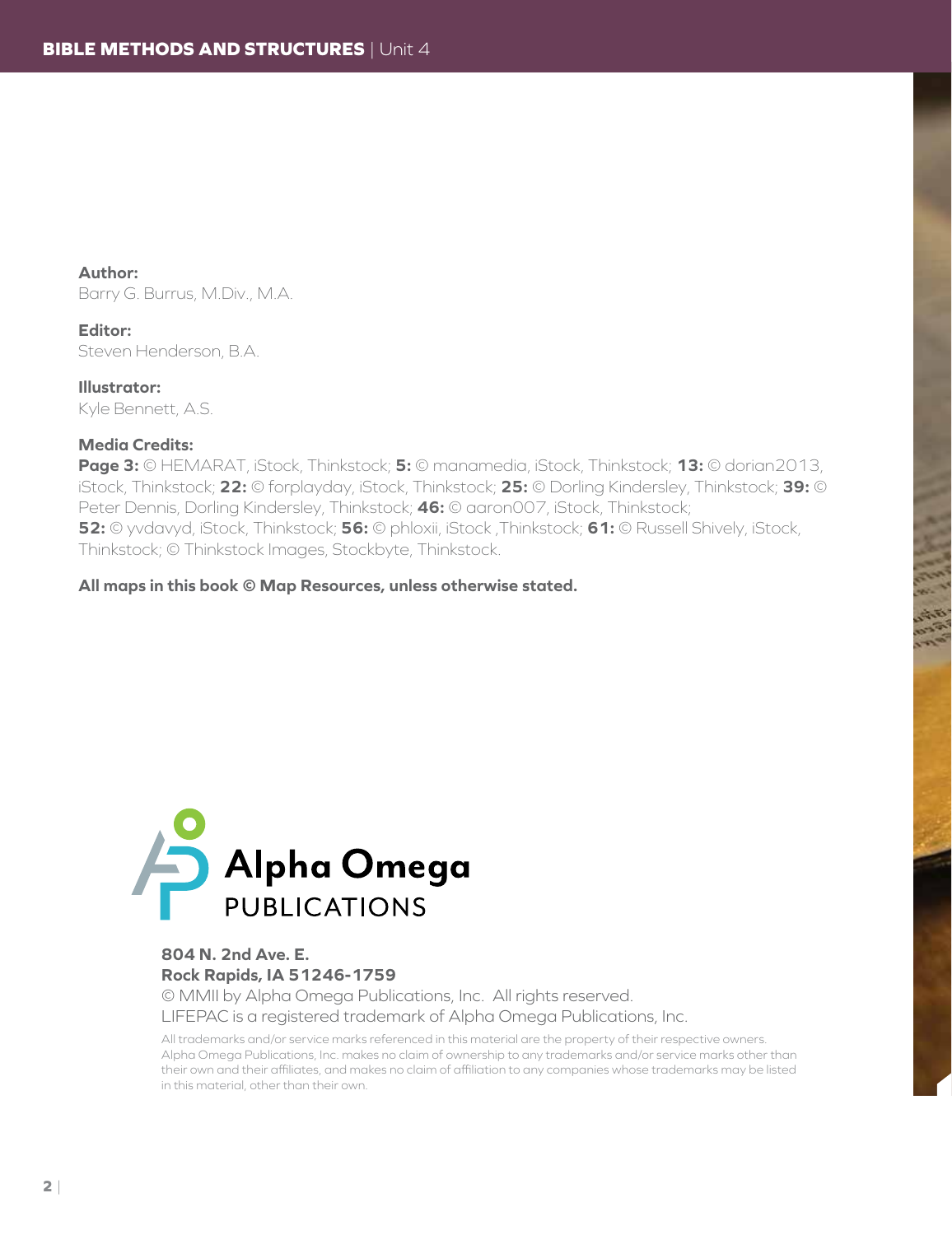# **BIBLE METHODS AND STRUCTURES**

**The Bible is the most important book in the whole world! In the Bible, God speaks to all people as a most loving Father to His beloved children. God's plan and purpose for human beings are revealed in the Bible. We learn about God from the deeds and words recorded in the Bible. Most of all, in the Bible, we meet God as He is revealed in Jesus Christ.**

**In this LIFEPAC®, you will study the Bible as one whole book. You will get an overview of the entire Bible from beginning to end. This overall view of the Bible will help you see how all the books of the Bible fit together into one great, exciting story. It is a story that covers thousands of years and many different people. In this story, the Bible tells us the truth about God and about man. It also tells us the truth about the God-Man, Jesus Christ. The Bible is the Word of God written by man for man. It is the greatest of books. Hopefully, you will get to know the Bible very well during your lifetime.**

**This LIFEPAC will help you become familiar with the basic methods of the Bible; that is, the different ways that the Bible communicates God's Word to us. For example, some books use the method of history to communicate to us. Others use poetry. Still other books use prophecy to communicate God's truth to us. In this LIFEPAC, you will learn more about these methods.**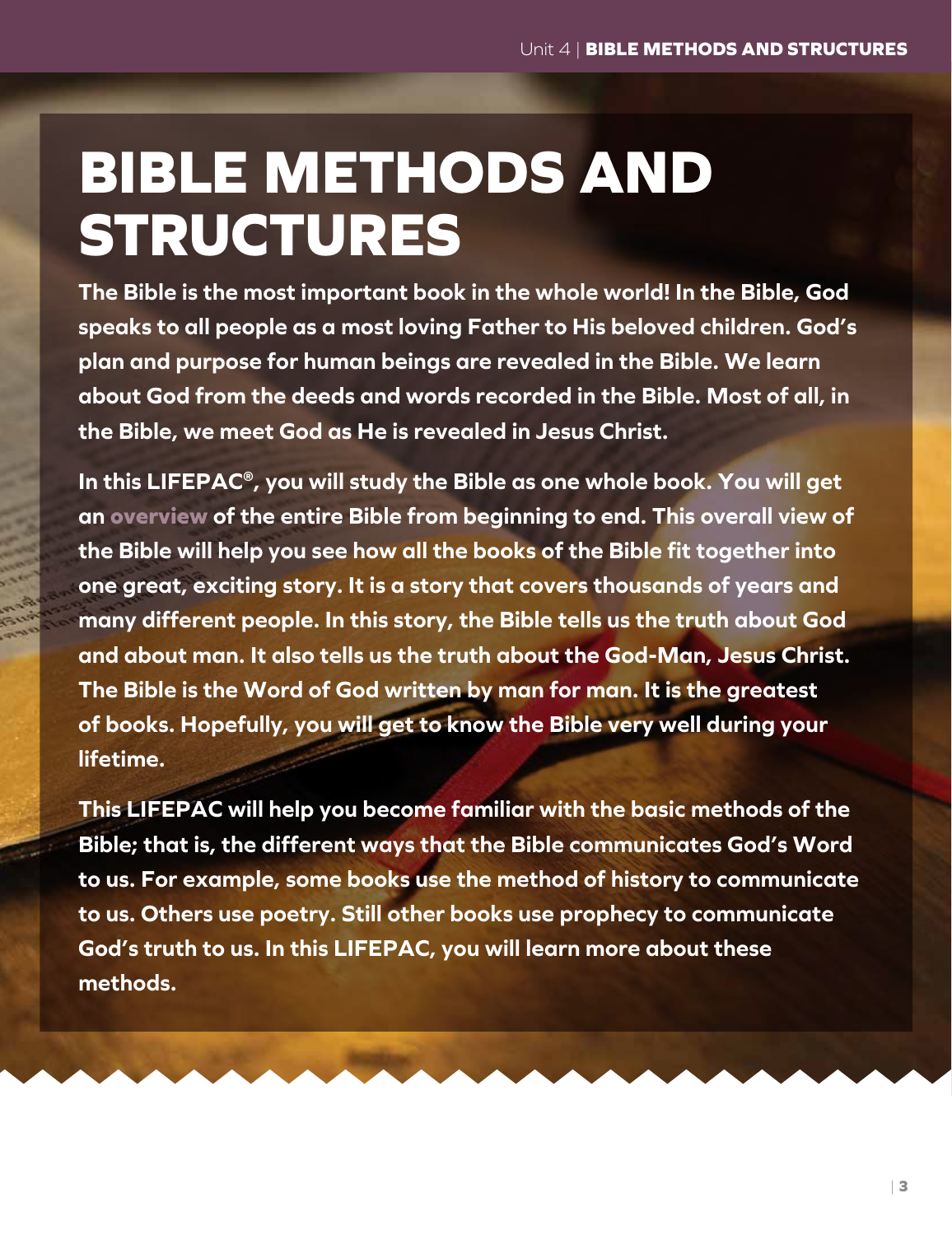You will also learn about the basic **structure** of the Bible. You will learn about the two great divisions of the Bible: the Old Testament and the New Testament. You will have fun learning about all of the books of the Old Testament and the twenty-seven books of the New Testament. You will then be able to find each book of the Bible quickly and easily. You will have fun memorizing some important verses of the Bible.

As you study the whole story of the Bible, you will learn more about God and His great love for us. You will also understand better how God's Word in the Bible can truly be a lamp to our feet and a light to our path (*Psalm* 119:105).

## **Objectives**

**Read these objectives.** The objectives tell you what you will be able to do when you have successfully completed this LIFEPAC. Each section will list according to the numbers below what objectives will be met in that section. When you have finished this LIFEPAC, you should be able to:

- 1. Tell why the Bible is one book.
- 2. Explain how the books of the Bible are related to each other.
- 3. Describe the general content and purpose of the two main Bible sections: the Old Testament and the New Testament.
- 4. Name the main sections of the Old Testament.
- 5. Name the main sections of the New Testament.
- 6. Give the main purpose of each major section of the Old Testament.
- 7. Give the main purpose of each major section of the New Testament.
- 8. Name in correct order all the books of the Old Testament.
- 9. Name in correct order all the books of the New Testament.
- 10. Repeat from memory at least ten Bible verses about the Bible as God's Word.

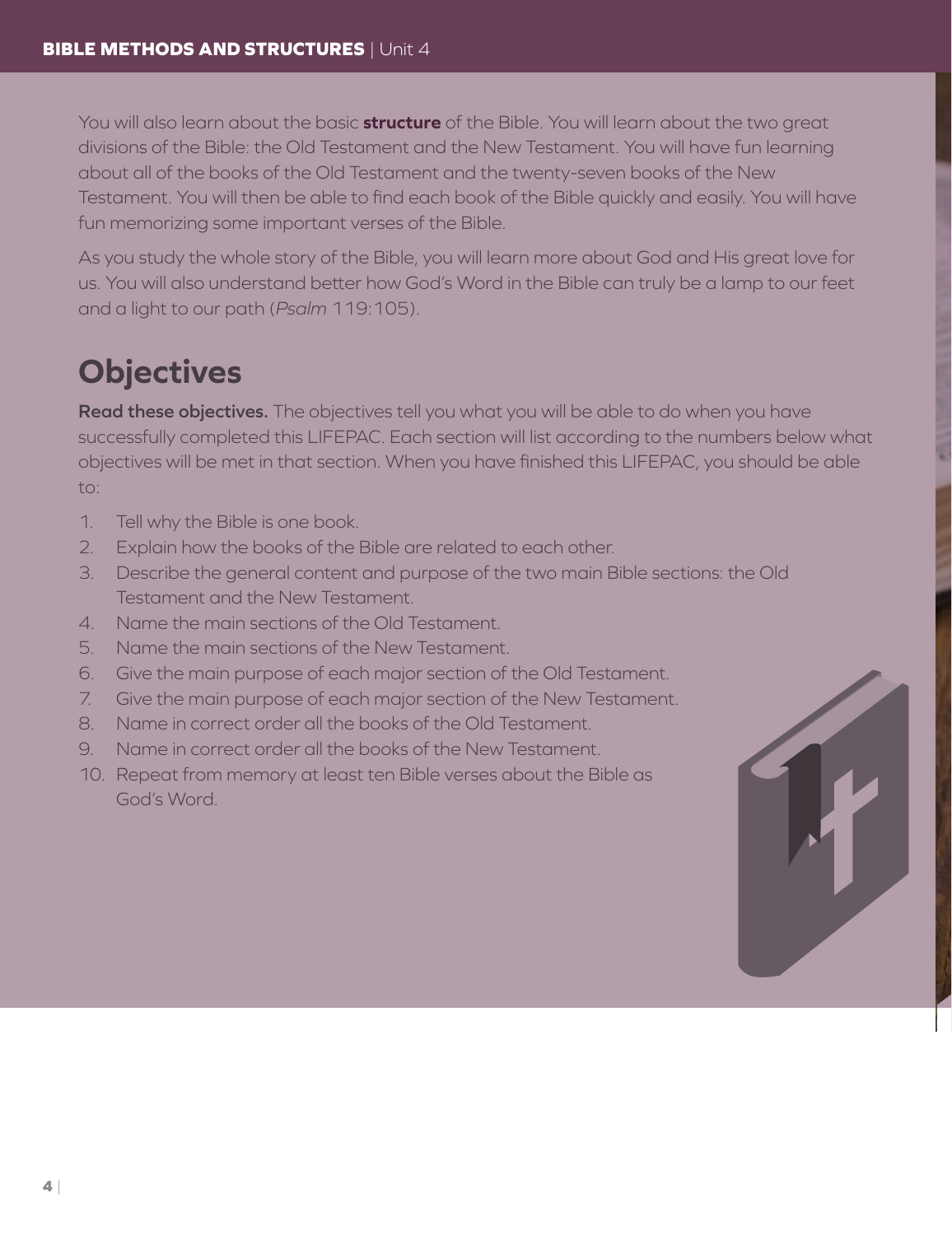## **1. THE BIBLE**

**The Bible is different from all other books. Most books are written by one author over a short period of time such as a few months or years. The Bible, however, was written by approximately forty-one writers over a period of more than a thousand years!**

**Although there were many human writers involved in writing the Bible, God is its** *real* **author, for the Holy Spirit inspired the human writers. Therefore, the Bible is truly the** *Word of God.*

**The Bible's authors came from varying professions and backgrounds. Some were kings and some were shepherds. Others were poets, fishermen, doctors, military leaders, scholars, statesmen, and philosophers. Most of the writers never knew each other, yet the Holy Spirit guided them to tell one continuous story. The Bible tells one continuous story about God and the way of salvation. Each part of the Bible agrees with every other part, for the Bible is the complete plan of God's purpose for the human race. The Bible has unity because God is the one true Author of the Scriptures.**

**In this section of the LIFEPAC, you will first consider the Bible as** *one* **book. You will examine how it has one constant theme and story. Then, you will consider how the Bible consists of several** *parts***. You will learn about the books, divisions, and structure of the Bible. You will come to see how the Bible is** *one* **book with many** *parts***.**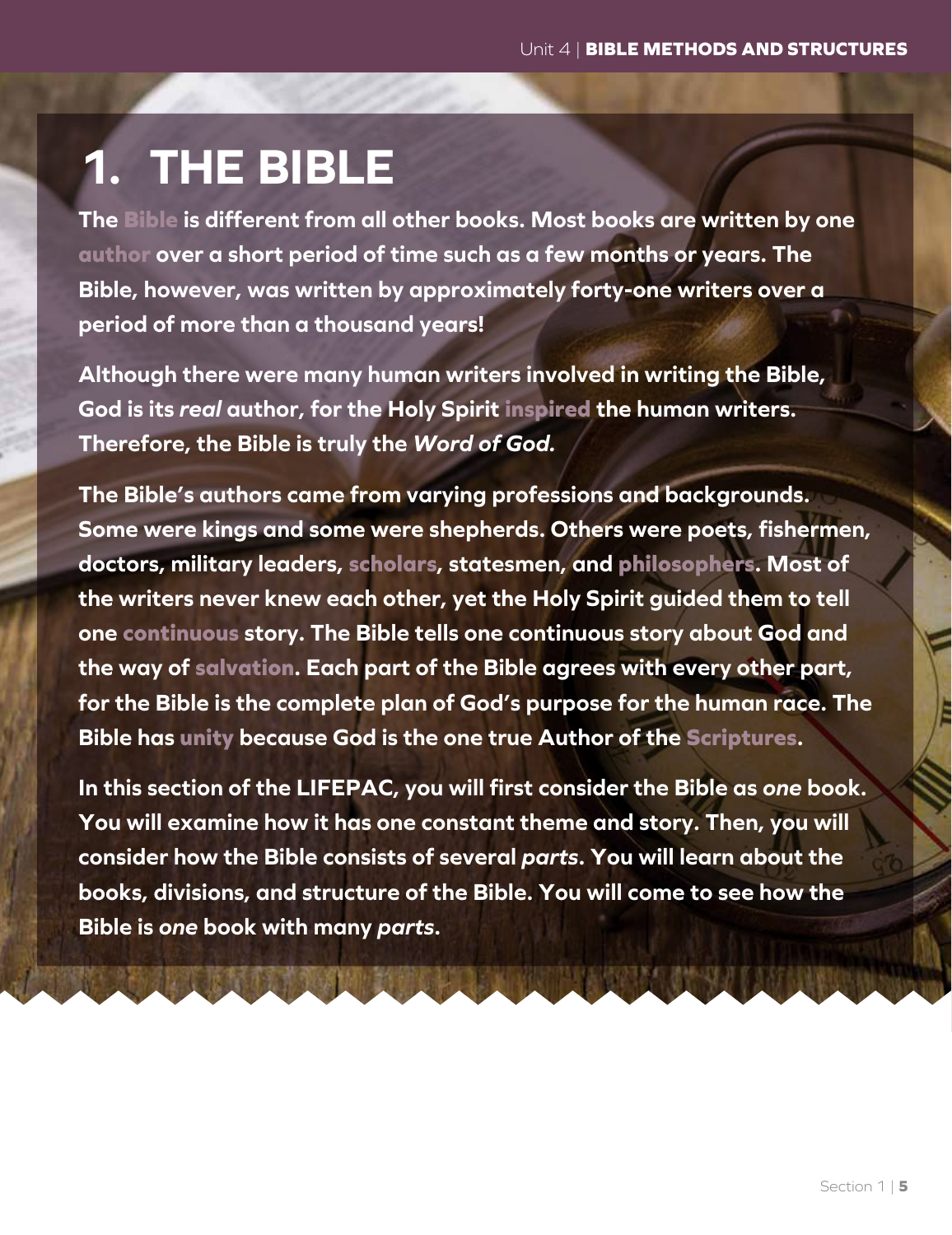## **Objectives**

**Review these objectives.** When you have completed this section, you should be able to:

- 1. Tell why the Bible is one book.
- 2. Explain how the books of the Bible are related to each other.
- 3. Describe the general content and purpose of the two main Bible sections: the Old Testament and the New Testament.
- 10. Repeat from memory at least ten Bible verses about the Bible as God's Word.

## **Vocabulary**

**Study these new words.** Learning the meanings of these words is a good study habit and will improve your understanding of this LIFEPAC.

**author** (o ther). A person who writes stories or books.

**Bible** (bī bul). The Holy Scriptures containing the books of the Old and New Testaments.

**character** (kãr ik tėr). A person in a play, book, or story.

**continuous** (kun tin yü us). Unbroken; without a stop.

**covenant** (kuv u nunt). An agreement between two or more persons.

**foretold** (fôr tōld). Something that was told or predicted beforehand.

**fulfillment** (ful fil munt). Finish or completion.

**Gospel** (gos pul). The "Good News" of Jesus Christ; one of the first four books of the New Testament: *Matthew, Mark, Luke*, or *John*.

**Hebrew** (hē brü). The language of the Jewish people.

**inspire** (in spir). To influence or cause to be written.

**overview** (ō vėr vyü). A brief general survey or summary.

**philosopher** (fu los u fėr). A person who studies philosophy and who seeks wisdom.

**prophet** (prof it). A person who serves as a messenger of God. He speaks or writes the words of God.

**redemption** (ri demp shun). Buying back; ransom.

**revealed** (ri vēld). Made known through divine inspiration.

**salvation** (sal vā shun). The condition or experience of being saved from harm or destruction; being saved by believing in Jesus Christ.

**scholar** (skol ėr). A person who studies and has much knowledge on one or more subjects.

**Scriptures** (skrip chėrz). The books of the Old and New Testaments; God's Word.

**structure** (struk chėr). The way parts are put together; a building.

**theme** (thēm). Subject; topic.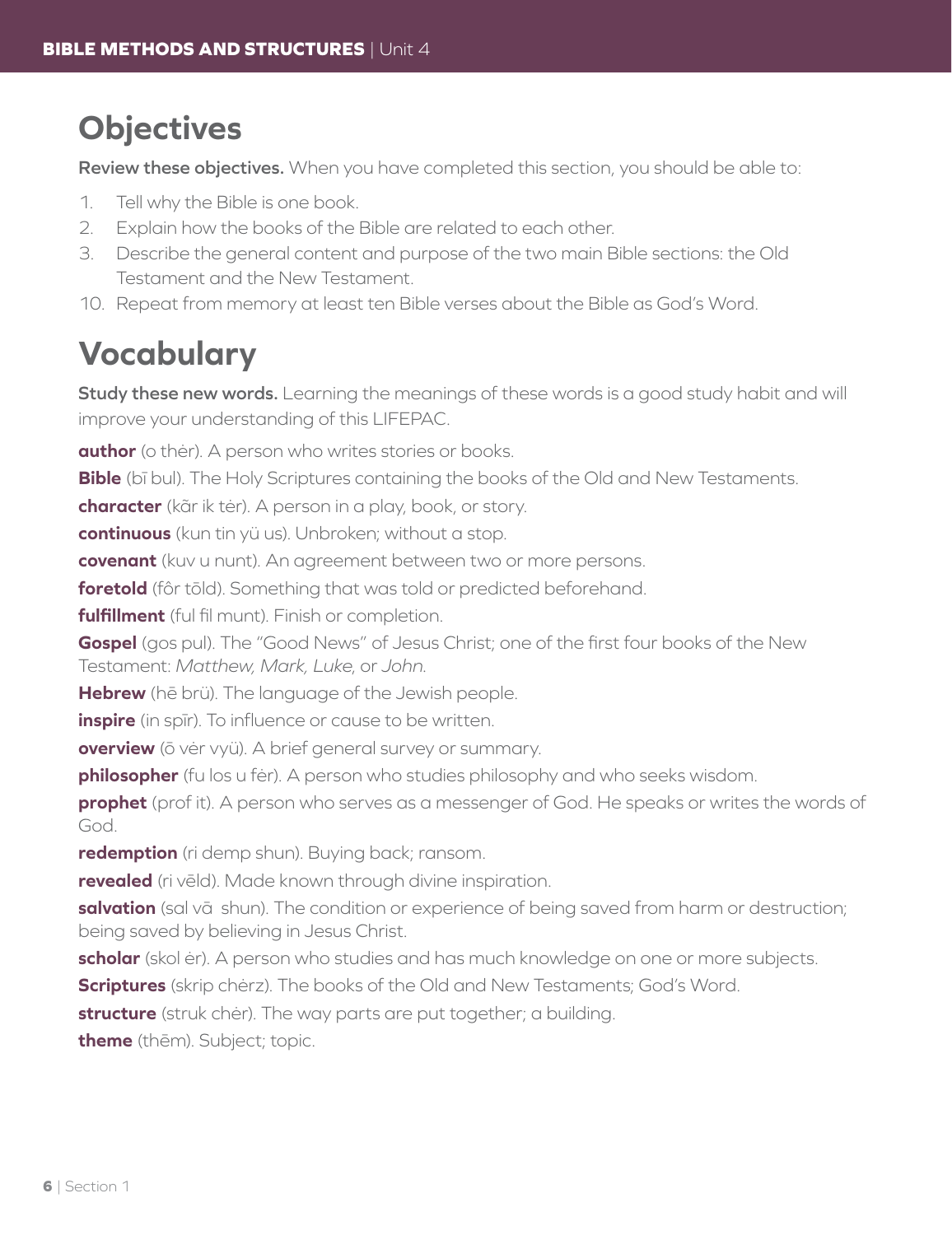**translate** (trans lāt). Change from one language to another.

**unity** (yü nu tē). Belonging together as one.

**Note:** *All vocabulary words in this LIFEPAC appear in* **boldface** *print the first time they are used. If you are unsure of the meaning when you are reading, study the definitions given.*

Pronunciation Key: hat, āge, cãre, fär; let, ēqual, tėrm; it, īce; hot, ōpen, ôrder; oil; out; cup, put, rüle; child; long; thin; /ŦH/ for **th**en; /zh/ for mea**s**ure; /u/ or / <sup>e</sup> / represents /a/ in **a**bout, /e/ in tak**e**n, /i/ in penc**i**l, /o/ in lem**o**n, and /u/ in circ**u**s.



| The Holy Spirit inspired all the writers of the Bible

### **One Book**

**The Unity of the Bible.** The **Bible** can be considered as one complete book. In fact, the word "Bible" comes from a Greek word meaning "book." The Bible is *The Book*. Sometimes you may hear the Bible referred to as "The Good Book," or as "The Book of books." It is the most important and the best-selling book in the world. It was the first complete book ever to be printed on a printing press by Johannes Gutenburg of Germany in about 1455. This one Book has been **translated** into more languages than any other book.

There are other reasons to consider the Bible as one book, such as the basic unity of its various parts, which tell the truth about God and man. Its **author** is God, and its **theme** is His plan of salvation. The main **character** of the Bible is *Jesus Christ,* who was **foretold** in the Old Testament and then **revealed** in the New Testament. The Bible's *purpose* is to reveal God's Word to man, which is His loving plan of salvation in Jesus Christ.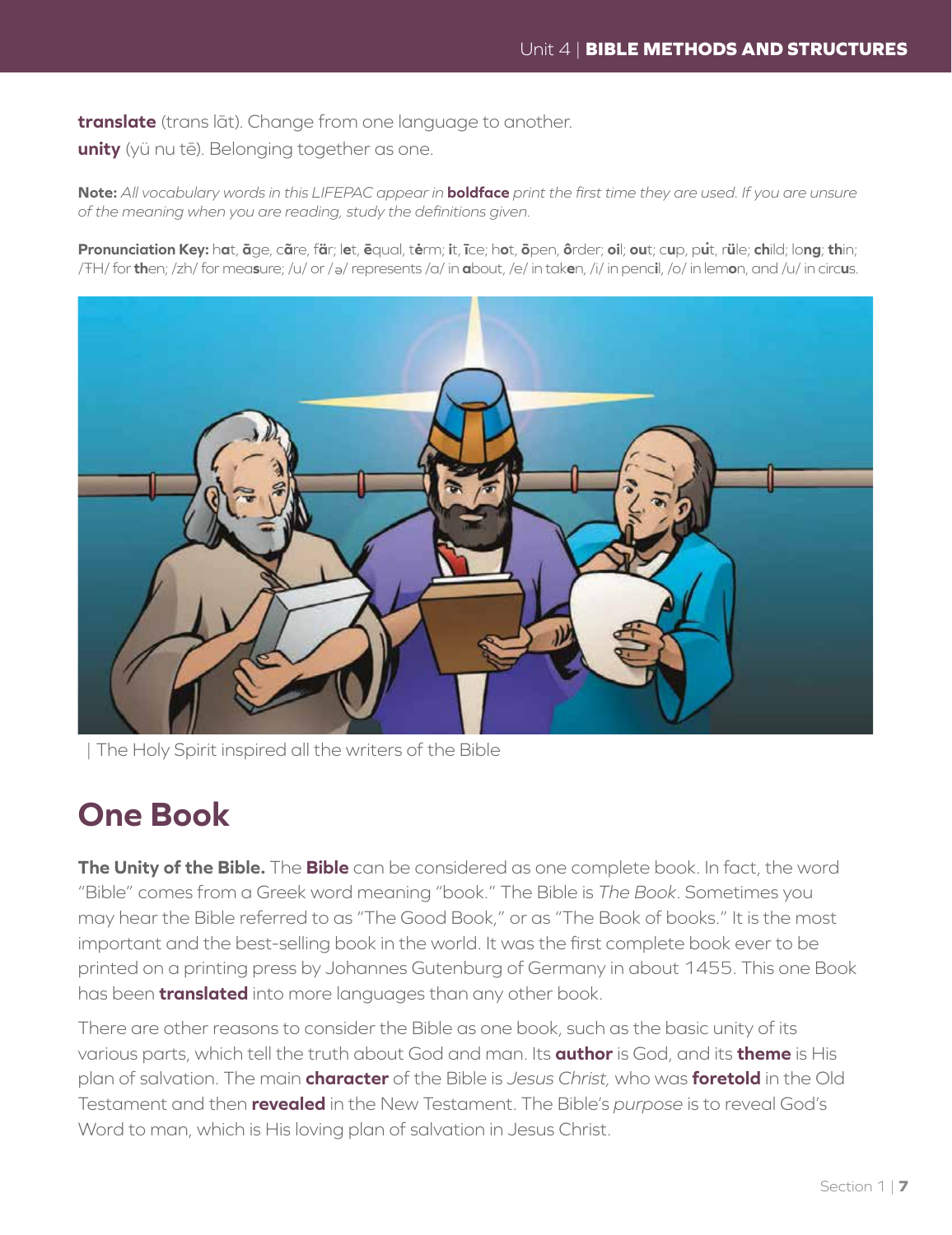|     | Complete these sentences.                                                                                                                                                                                                                                                                                                                                           |                                                                                         |               |
|-----|---------------------------------------------------------------------------------------------------------------------------------------------------------------------------------------------------------------------------------------------------------------------------------------------------------------------------------------------------------------------|-----------------------------------------------------------------------------------------|---------------|
| 1.1 |                                                                                                                                                                                                                                                                                                                                                                     | The word "Bible" comes from a Greek word meaning ________________________.              |               |
| 1.2 |                                                                                                                                                                                                                                                                                                                                                                     | In the Bible, God speaks to all people as a ____________________________ to His beloved |               |
|     | children.                                                                                                                                                                                                                                                                                                                                                           |                                                                                         |               |
| 1.3 | The Bible was written by approximately a. ____________________________ writers over a                                                                                                                                                                                                                                                                               |                                                                                         |               |
|     |                                                                                                                                                                                                                                                                                                                                                                     |                                                                                         |               |
| 1.4 |                                                                                                                                                                                                                                                                                                                                                                     | The Holy Spirit ________________________________the human writers of the Bible.         |               |
| 1.5 |                                                                                                                                                                                                                                                                                                                                                                     |                                                                                         |               |
|     | List answers to these questions.                                                                                                                                                                                                                                                                                                                                    |                                                                                         |               |
| 1.6 |                                                                                                                                                                                                                                                                                                                                                                     | What were some of the varied writers of the Bible? (List at least seven occupations.)   |               |
|     | $\begin{picture}(18,10) \put(0,0){\vector(1,0){100}} \put(10,0){\vector(1,0){100}} \put(10,0){\vector(1,0){100}} \put(10,0){\vector(1,0){100}} \put(10,0){\vector(1,0){100}} \put(10,0){\vector(1,0){100}} \put(10,0){\vector(1,0){100}} \put(10,0){\vector(1,0){100}} \put(10,0){\vector(1,0){100}} \put(10,0){\vector(1,0){100}} \put(10,0){\vector(1,0){100}} \$ |                                                                                         | $\mathsf b$ . |
|     | $C. \t\underbrace{\hspace{2.5cm}}$                                                                                                                                                                                                                                                                                                                                  |                                                                                         |               |
|     |                                                                                                                                                                                                                                                                                                                                                                     |                                                                                         |               |
|     | <u> 1999 - Johann Harry Harry Harry Harry Harry Harry Harry Harry Harry Harry Harry Harry Harry Harry Harry Harry Harry Harry Harry Harry Harry Harry Harry Harry Harry Harry Harry Harry Harry Harry Harry Harry Harry Harry Ha</u><br>g.                                                                                                                          |                                                                                         |               |
| 1.7 |                                                                                                                                                                                                                                                                                                                                                                     | What are some things that can be said about the Bible as one book? (List four.)         |               |
|     |                                                                                                                                                                                                                                                                                                                                                                     |                                                                                         |               |
|     | b.                                                                                                                                                                                                                                                                                                                                                                  |                                                                                         |               |
|     |                                                                                                                                                                                                                                                                                                                                                                     |                                                                                         |               |
|     |                                                                                                                                                                                                                                                                                                                                                                     |                                                                                         |               |
| 1.8 |                                                                                                                                                                                                                                                                                                                                                                     | In what ways can we speak about the unity of the Bible? (List three.)                   |               |
|     |                                                                                                                                                                                                                                                                                                                                                                     | $\alpha$ . $\qquad \qquad$                                                              |               |
|     |                                                                                                                                                                                                                                                                                                                                                                     |                                                                                         |               |
|     | $C.$ $\qquad \qquad$                                                                                                                                                                                                                                                                                                                                                |                                                                                         |               |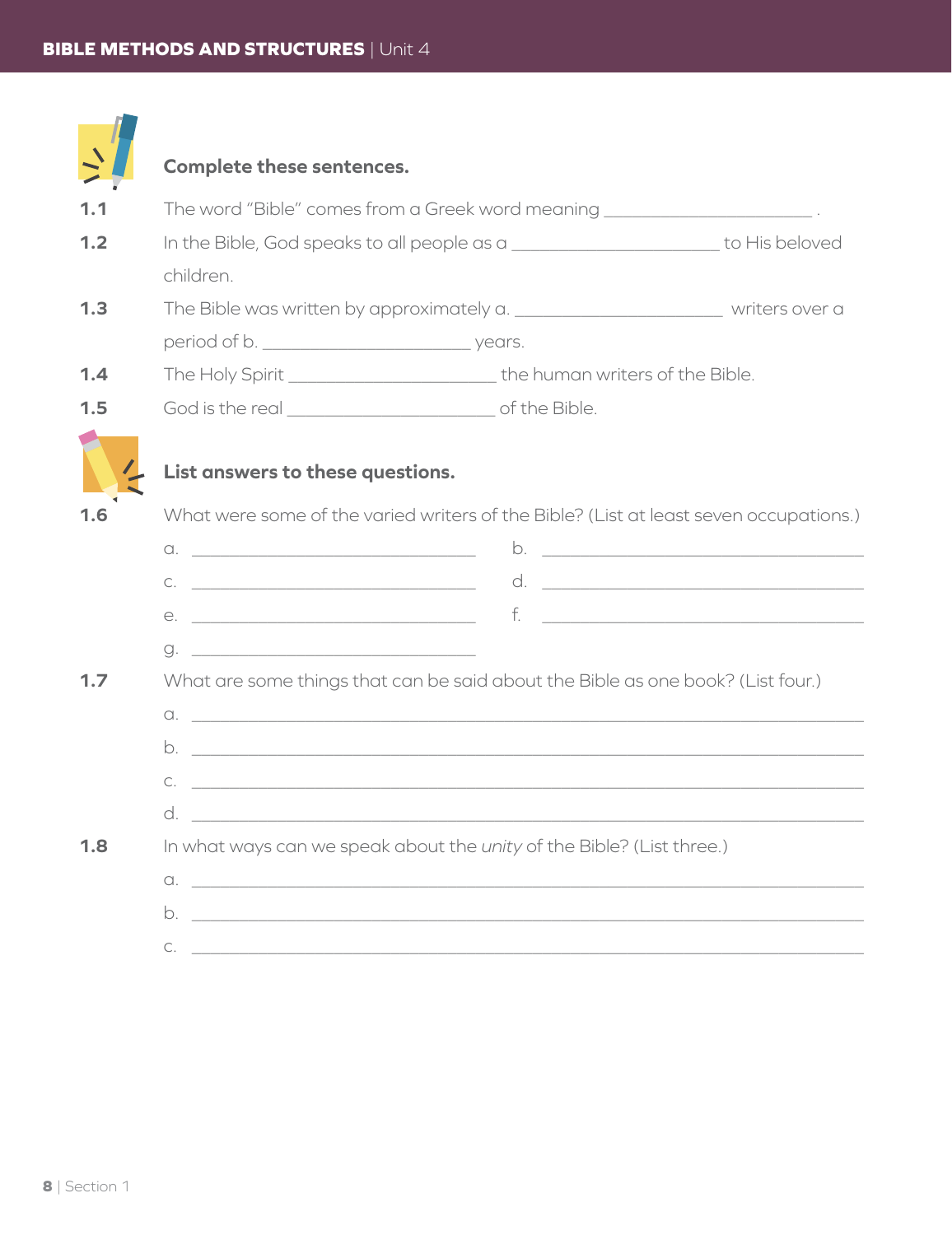

### **Memorize this verse.**

| 1.9 |                                                                                |                                                                                                                                                                                                     | (Psalm 119:105) "Thy word is a lamp unto my feet, and a light unto my path."     |  |  |  |
|-----|--------------------------------------------------------------------------------|-----------------------------------------------------------------------------------------------------------------------------------------------------------------------------------------------------|----------------------------------------------------------------------------------|--|--|--|
|     |                                                                                | <b>Directions for Memorizing Verses or Names of Books</b>                                                                                                                                           |                                                                                  |  |  |  |
|     | Follow these steps for memorizing each time you see this symbol: $\frac{1}{1}$ |                                                                                                                                                                                                     | $\overline{\mathbb{F}}$                                                          |  |  |  |
|     | a. Write the verse or names on one side of a 3 x 5 card.                       |                                                                                                                                                                                                     |                                                                                  |  |  |  |
|     | books—on the back of the card.                                                 |                                                                                                                                                                                                     | b. Write the book, chapter, and verse number-or the group title for the names of |  |  |  |
|     | c. Memorize the verse (or names) and its location in the Bible.                |                                                                                                                                                                                                     |                                                                                  |  |  |  |
|     |                                                                                | d. Let a friend hold the card while you practice saying the verse (or names) from<br>memory. Continue reciting the verse (or names) to your friend until you can do so<br>without making a mistake. |                                                                                  |  |  |  |
|     |                                                                                | e. When you can say the verse (or names) from memory correctly, write the date.<br>Sign your name. Have your friend sign after your name.                                                           |                                                                                  |  |  |  |
|     | Date                                                                           | Your Name                                                                                                                                                                                           | Friend's Name                                                                    |  |  |  |

**The One Continuous Story of the Bible.** Like any good story, the Bible has a beginning, a middle, and an end. The first book, *Genesis*, is the book of *beginnings*. Genesis tells about the beginning of creation, man, sin, government, the family, languages, the *Hebrew* race, and the promise of a Savior (*Genesis* 3:15).

The *middle* of the story of the Bible tells about the growth of the nation of Israel and God's dealings with His people. It also tells of God's continuing promise of a Savior. The *middle* tells of the birth, life, death, and Resurrection of the Savior, Jesus Christ. The *middle* continues with the story of the new people of God, the Church, and how the **Gospel** of Jesus Christ began to spread throughout the world.

The *end* of the Bible is contained in its last book, *Revelation*. The Book of Revelation is one of hope and **fulfillment** of God's promises in Jesus Christ. For the Christian, this book is like a beautiful story in which the good characters lived "happily ever after." At the very end of the book, sin will be no more. Satan will be overcome once and for all. There will be a new heaven and a new earth. Jesus Christ will rule with peace and joy forever.

**A Picture Story of the Bible.** The continuous story of the Bible may be compared to a river flowing to the sea. It begins as a spring in the Garden of Eden. The spring becomes a stream in the life of Abraham and continues in the lives of Isaac and Jacob. With the life of Joseph,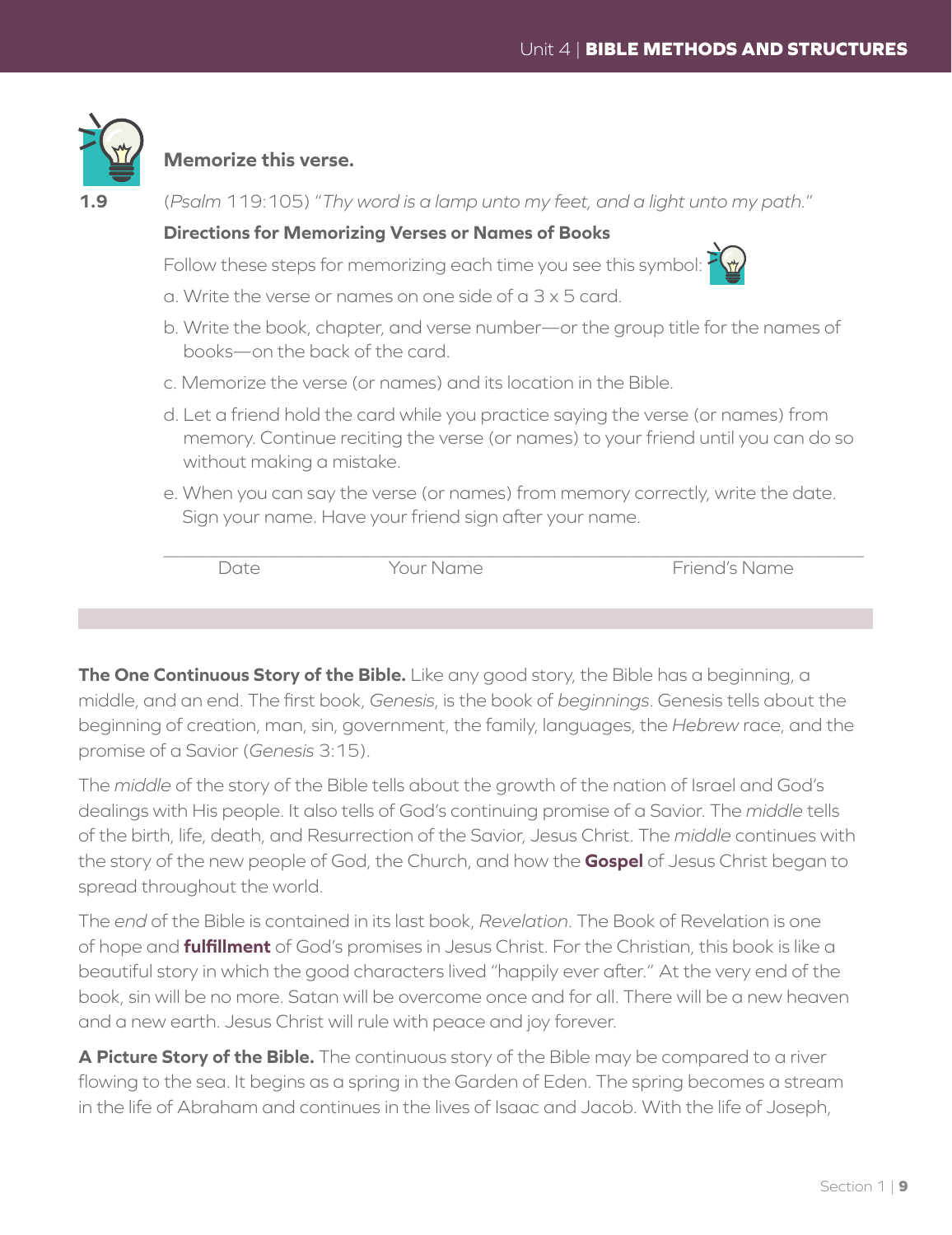the stream flows southward through Egypt. Then, in the life of Moses, it leaves Egypt and winds its way through the wilderness to Mt. Sinai and on to the promised land of Canaan. During this time, God's people become a nation, and the stream becomes a river.

The river, the continuing story of the Bible, grows larger and more varied. Sometimes the river rushes noisily through narrow canyons and over large boulders as the nation of God's people meets problems. Sometimes it flows into quiet lakes as God's people find times of rest and peace. Then, the river changes its course suddenly and flows eastward as the children of Israel are taken captive and removed from Israel to Babylon. But after 70 years, God brings the people back to the promised land. It continues to flow to the sea, where God's people are to fulfill His plan for them.

At last, after thousands of years, the sea is in sight. First, the river empties into a bay by the little town of Bethlehem. Jesus Christ, the



| The Bible is like a river.

longawaited Savior, is born. Now the waters grow wider and deeper. Jesus lives a perfect life, dies, and rises again to take away the sins of the world. The Church is born. Christians start at Jerusalem and spread the Gospel of Jesus Christ through Judea, Samaria, and to the ends of the earth. (*Acts* 1:8). The ocean currents carry the message of Jesus in every direction until it touches the shores of every island and continent. How great the waters have become!

Finally, the journey—and the story of the Bible—is about over. The sun drops down over the horizon in a beautiful sunset. The vision of God is near. The little spring that began so long ago has flowed to the sea. The sea has carried God's love to all parts of the world. Now we stand on the "other shore" of heaven with people of every tribe and nation who have received Jesus Christ as their Savior. Suddenly, even the sea is gone. We turn and look at heaven. Now we know what John meant when he said, "And I saw a new heaven and a new earth: for the first heaven and the first earth were passed away; and there was no more sea. And I John saw the holy city, new Jerusalem, coming down from God out of heaven, prepared as a bride adorned for her husband. And I heard a great voice out of heaven saying, Behold, the tabernacle of God is with men, and he will dwell with them, and they shall be his people, and God himself shall be with them, and be their God. And God shall wipe away all tears from their eyes; and there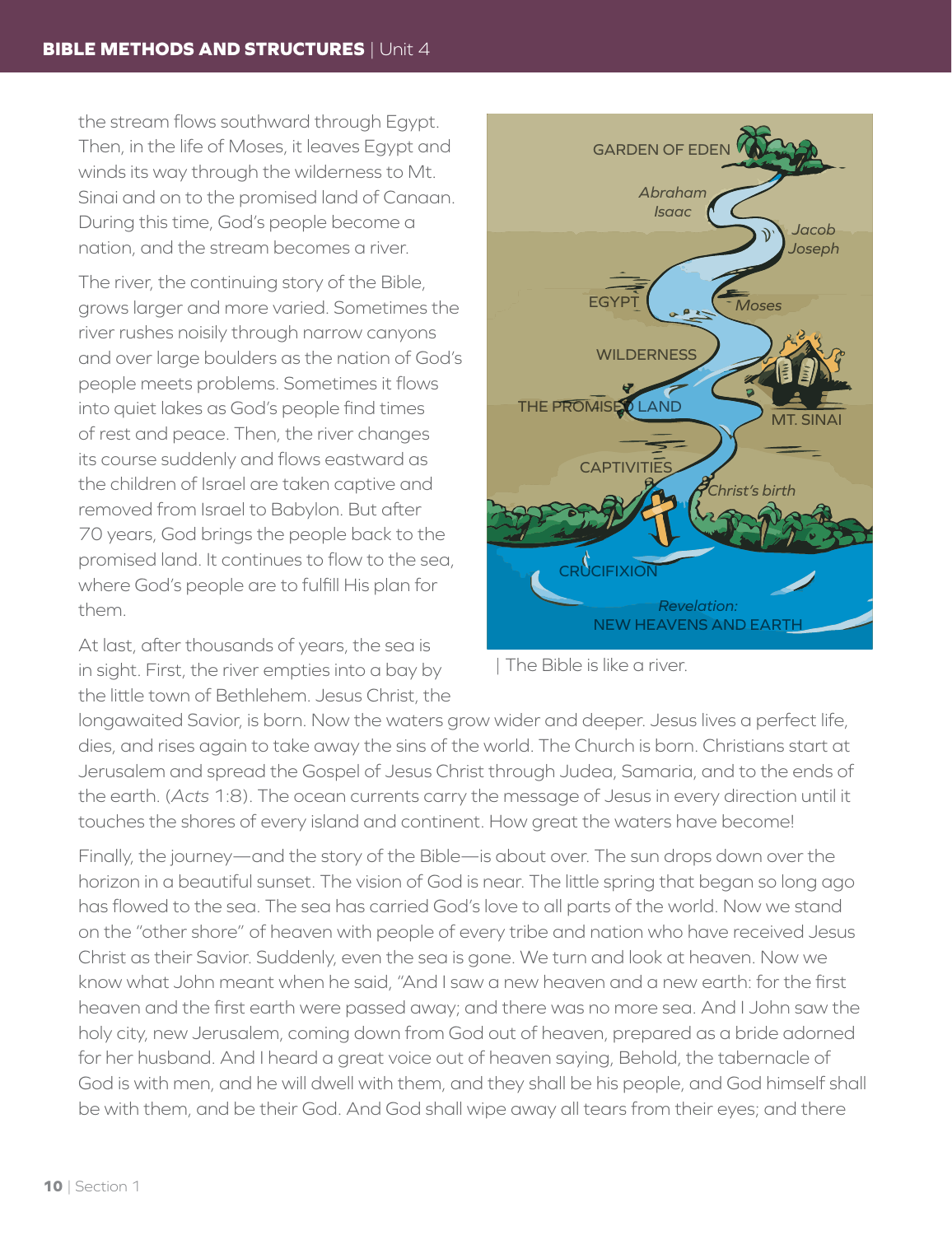shall be no more death, neither sorrow, nor crying, neither shall there be any more pain: for the former things are passed away. And he that sat upon the throne said, Behold, I make all things new. And he said unto me, Write: for these words are true and faithful. And he said unto me, It is done. I am Alpha and Omega, the beginning and the end. I will give unto him that is athirst of the fountain of the water of life freely" (*Revelation* 21:1–6).

|      | <b>Complete these activities.</b>                                              |  |  |  |  |
|------|--------------------------------------------------------------------------------|--|--|--|--|
| 1.10 | In your own words, tell how the Bible is like a good story.                    |  |  |  |  |
|      |                                                                                |  |  |  |  |
|      |                                                                                |  |  |  |  |
| 1.11 |                                                                                |  |  |  |  |
|      |                                                                                |  |  |  |  |
| 1.12 | Name two things that began in Genesis that will be made new in Revelation.     |  |  |  |  |
|      |                                                                                |  |  |  |  |
|      |                                                                                |  |  |  |  |
| 1.13 | The Bible story is pictured in this LIFEPAC as a river. The river began in the |  |  |  |  |
|      |                                                                                |  |  |  |  |
|      |                                                                                |  |  |  |  |
|      |                                                                                |  |  |  |  |
|      |                                                                                |  |  |  |  |

**The One Main Theme and Character of the Bible.** Although there are many interesting stories about several people, places, and events in the Bible, there is really only one theme and one main character. The Bible's theme is *God's loving plan of salvation.* It is sometimes called the story of **redemption**.

God created human beings out of love. When they disobeyed God and fell into sin, God did not destroy mankind, but instead promised them a Savior. God said, "And I will put enmity between thee and the woman, and between thy seed and her seed; it shall bruise thy head, and thou shalt bruise his heel" (*Genesis* 3:15).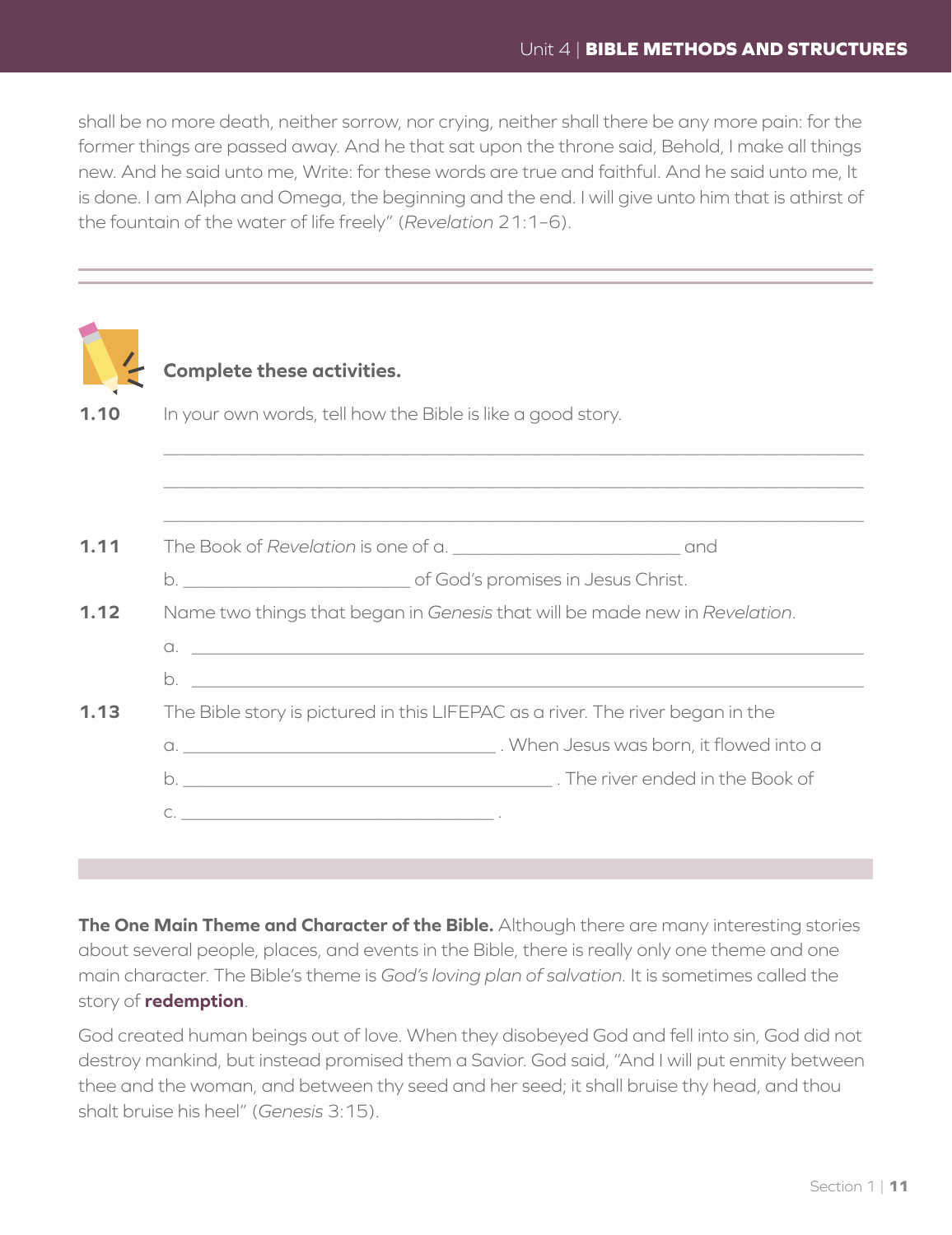## **SELF TEST 1**

**Match these items** (each item, 3 points).

| 1.01  |  | the Bible                      | $\Omega$ | <b>Bible writers</b>   |
|-------|--|--------------------------------|----------|------------------------|
| 1.02  |  | Old Testament                  |          | b. theme of the Bible  |
| 1.03  |  | New Testament                  |          | c. author of the Bible |
|       |  |                                | d.       | fifty-two books        |
| 1.04  |  | approximately forty-one people | e.       | main Bible character   |
| 1.05  |  | God                            | f.       | second Bible book      |
| 1.06  |  | Genesis                        | a.       | God's Word             |
| 1.07  |  | Revelation                     | h.       | picture of the Bible   |
|       |  | God's loving plan of salvation | İ.       | largest Bible book     |
| 1.08  |  |                                |          | thirty-nine books      |
| 1.09  |  | Jesus Christ                   | k.       | book of beginnings     |
| 1.010 |  | a river                        | L.       | eighteen books         |
|       |  |                                |          | m. book of fulfillment |

n. twenty-seven books

**Answer** *true* **or** *false* (each answer, 2 points).

- **1.011** \_\_\_\_\_\_\_\_\_\_\_\_\_ It took about 500 years to write the Bible.
- **1.012** Most of the Bible writers knew each other.
- **1.013** \_\_\_\_\_\_\_\_\_\_ The Holy Spirit inspired the whole Bible.
- **1.014** \_\_\_\_\_\_\_\_\_\_ The word *testament* means *covenant* or *agreement*.
- **1.015** \_\_\_\_\_\_\_\_\_\_ The Bible is mainly a book of geography.
- **1.016** \_\_\_\_\_\_\_\_\_\_ The Greek word for Bible means *book*.
- **1.017** \_\_\_\_\_\_\_\_\_\_ The Old Testament tells the beginning, middle, and end of the Bible Story.
- **1.018**  $\qquad \qquad$  The first Bible written divided the books into chapters.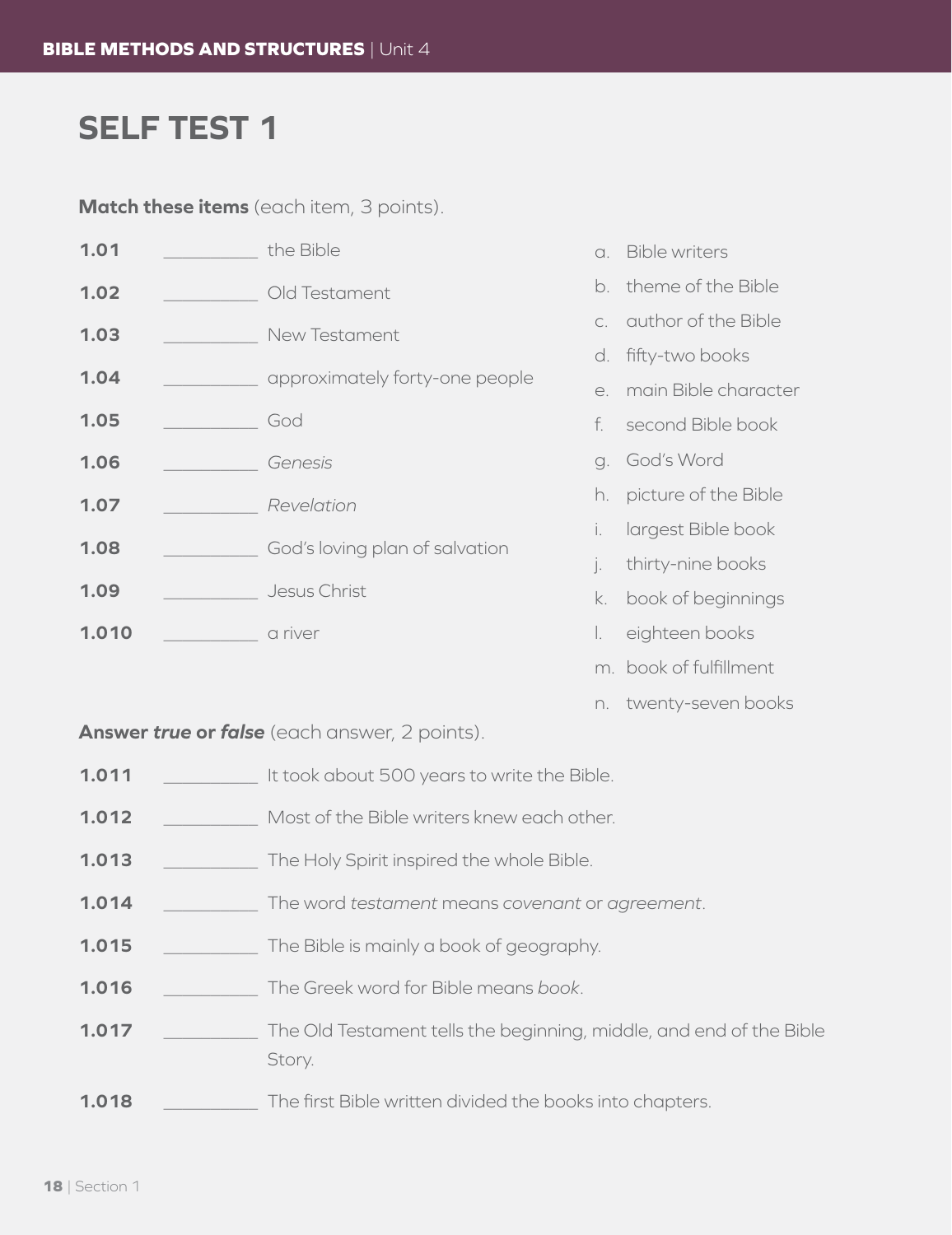### Unit 4 | **BIBLE METHODS AND STRUCTURES**

- **1.019** The Bible is sometimes called "The Good Book".
- **1.020** The first book to be printed was the Bible in about 1455.

### **Complete these statements** (each answer, 3 points).

- **1.021** The Holy Spirit \_\_\_\_\_\_\_\_\_\_\_\_\_\_\_\_\_\_\_\_\_\_\_\_\_\_\_\_ the human writers of the Bible.
- **1.022** The Bible has been \_\_\_\_\_\_\_\_\_\_\_\_\_\_\_\_\_\_\_\_\_\_\_\_\_\_ into more languages than any other book.
- **1.023** All Christians agree on the \_\_\_\_\_\_\_\_\_\_\_\_\_\_\_\_\_\_\_\_\_ books of the New Testament.
- **1.024** God is the real \_\_\_\_\_\_\_\_\_\_\_\_\_\_\_\_\_\_\_\_\_ of the Bible.
- **1.025** At the end of the Bible story in the Book of *Revelation*, \_\_\_\_\_\_\_\_\_\_\_\_\_\_\_\_\_\_\_\_\_ will be no more.

### **Choose the correct answer** (each answer, 3 points).

- **1.026** The Bible has a \_\_\_\_\_\_\_\_\_; that is, the parts are put together in an order.
	- a. title b. structure c. theme
- **1.027** Some of the human writers of the Bible were **we are set that the Sible were** . a. police officers b. nurses c. shepherds
- **1.028** The Holy Spirit guided the human authors of the Bible to tell one \_\_\_\_\_\_\_\_ story. a. continuous b. long c. short
- **1.029** The Bible is truly what it is often called: the \_\_\_\_\_\_\_\_ .
	- a. Great Story b. Word of God c. Jewish history
- **1.030** The Old Testament tells how God prepared the world for
	- a. judgment
	- b. a new heaven
	- c. the first coming of Jesus Christ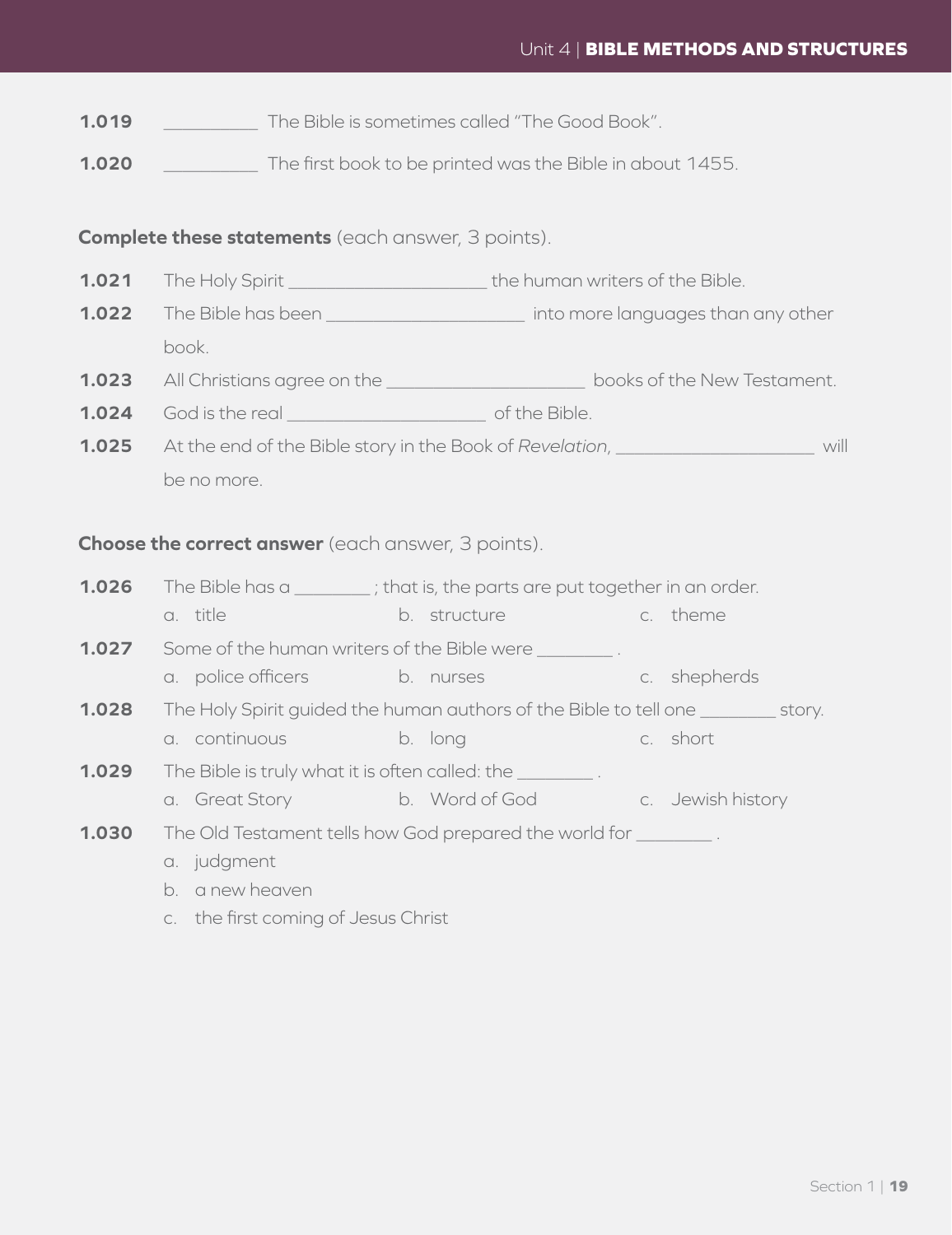Write these Bible verses from memory (each answer, 5 points).

| 1.031 | Psalm 119:105                                                      |
|-------|--------------------------------------------------------------------|
| 1.032 | Hebrews 1:1-2                                                      |
|       | Answer these questions (each answer, 5 points).                    |
| 1.033 | What are some things that can be said about the Bible as one book? |
|       |                                                                    |
|       |                                                                    |
|       |                                                                    |
| 1.034 | In what ways can we speak about the unity of the Bible?            |
|       |                                                                    |
|       |                                                                    |
|       |                                                                    |
|       |                                                                    |